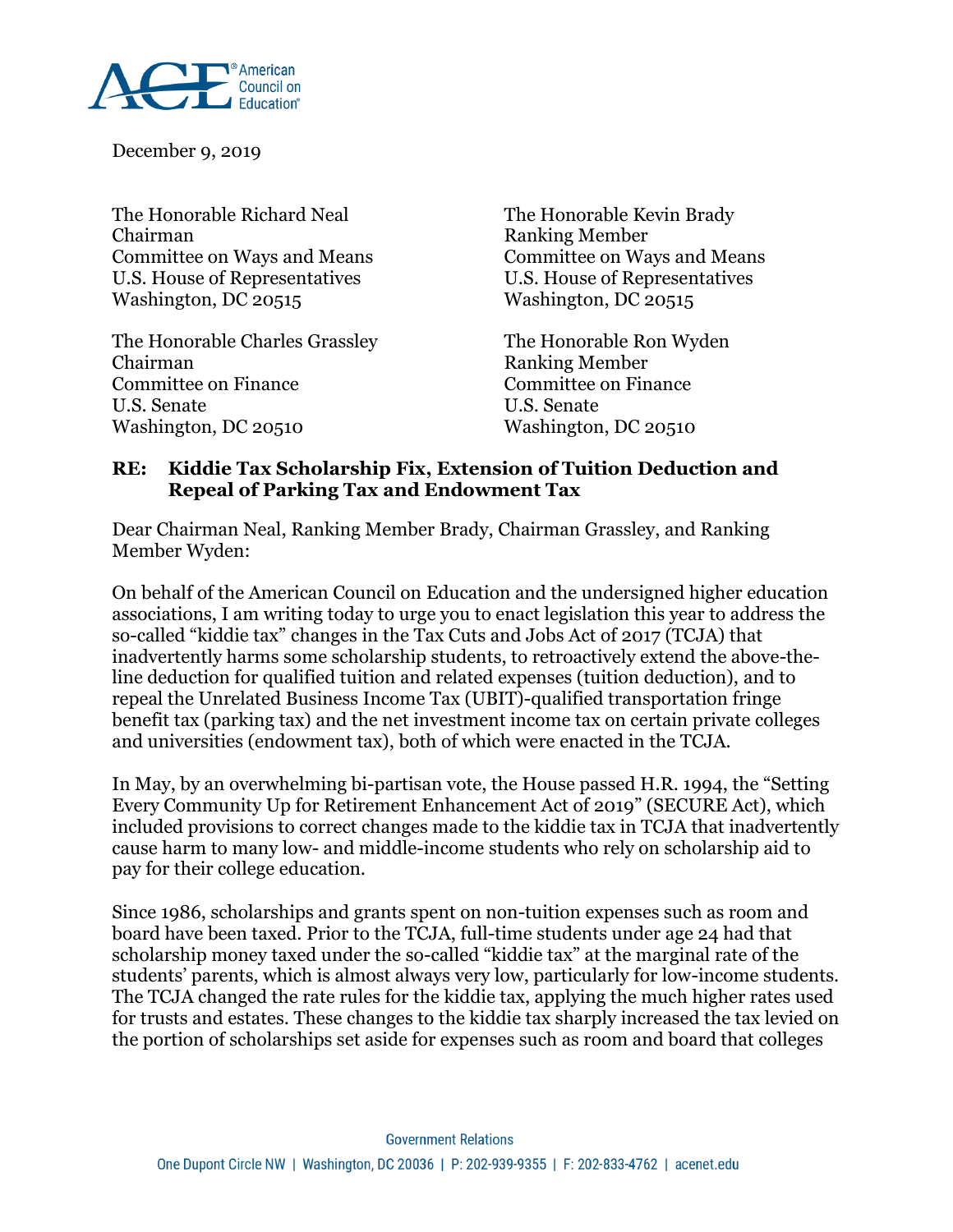and universities award to students from families of little or modest means. It seems clear that Congress did not intend for this unfortunate outcome.

The provisions included in the SECURE Act would repeal the TCJA changes to the kiddie tax, returning the expenses subject to the tax to their original lower rates. Individuals who paid the higher tax in returns filed for the 2018 tax year would be able to file amended returns seeking refunds. We support these provisions and urge the Congress to fix this problem before the end of this year.

Expired at the end of 2017, the tuition deduction helps reduce the cost of college by allowing students or their parents to deduct up to \$4,000 in eligible higher education expenses from their taxable income. The tuition deduction is particularly important to graduate students, who are ineligible for the American Opportunity Tax Credit. Regrettably, its expiration in 2017 means many students and families lost a valuable benefit that helps them finance a college education.

The TCJA also included a provision imposing a 21-percent tax on the expenses that taxexempt nonprofits, including colleges and universities, incur for providing transportation fringe benefits to their employees, such as parking and transit passes. This tax should be repealed as it imposes significant new costs and administrative burdens on colleges and universities, which will harm students and families by driving up the cost of college.

Finally, the TCJA also unwisely included a new net investment income tax of 1.4 percent levied on certain private colleges and universities. The so-called endowment tax is unprecedented in targeting a segment of the tax-exempt community and will be damaging to the teaching and research missions of the affected institutions. This tax will take money directly away from teaching, research, and support services and countless other mission-focused activities. Importantly, it will also impede institutional efforts to further expand generous financial aid offerings for students and support excellence. We urge the Congress to repeal this misguided tax as part of any end of 2019 tax legislation.

We strongly urge Congress to act before the end of the year to address the kiddie tax scholarship issue, retroactively extend the tuition deduction, and to repeal the parking tax and the endowment tax.

Sincerely,

Ted Mitchell President